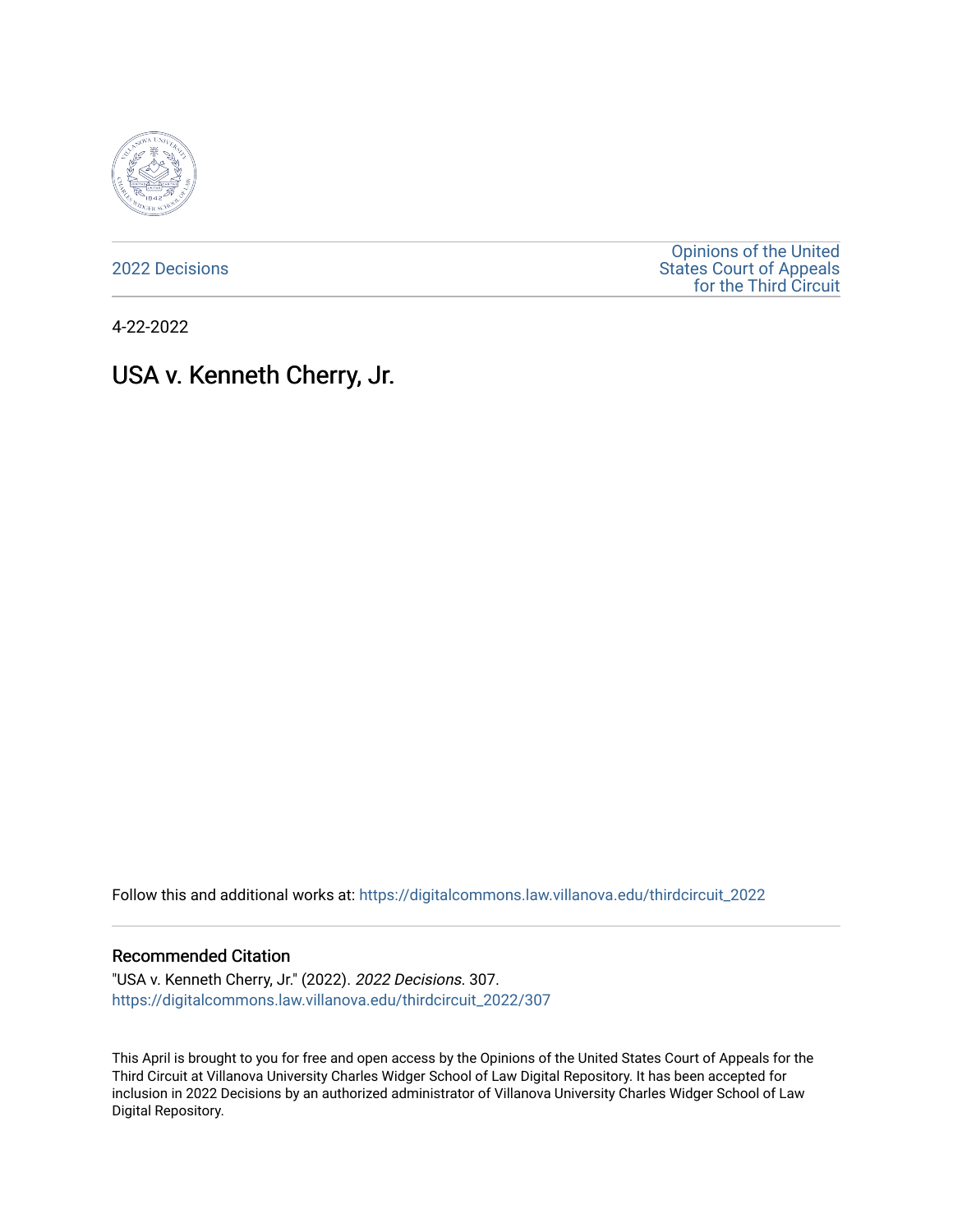## **NOT PRECEDENTIAL**

## UNITED STATES COURT OF APPEALS FOR THE THIRD CIRCUIT

No. 21-1991

## UNITED STATES OF AMERICA

v.

KENNETH EUGENE CHERRY, JR., a/k/a KENNY,

Appellant

Appeal from the United States District Court for the Eastern District of Pennsylvania (D.C. Criminal Action No. 2-19-cr-00122-001) District Judge: Honorable Harvey Bartle, III

Submitted Under Third Circuit LAR 34.1(a) April 11, 2022

Before: AMBRO, SCIRICA, and TRAXLER,\* Circuit Judges

(Opinion Filed: April 22, 2022)

OPINION\*\*

l,

<sup>\*</sup> The Honorable William Byrd Traxler, Jr., United States Senior Circuit Judge for the Court of Appeals for the Fourth Circuit, sitting by designation.

<sup>\*\*</sup> This disposition is not an opinion of the full Court and under I.O.P. 5.7 does not constitute binding precedent.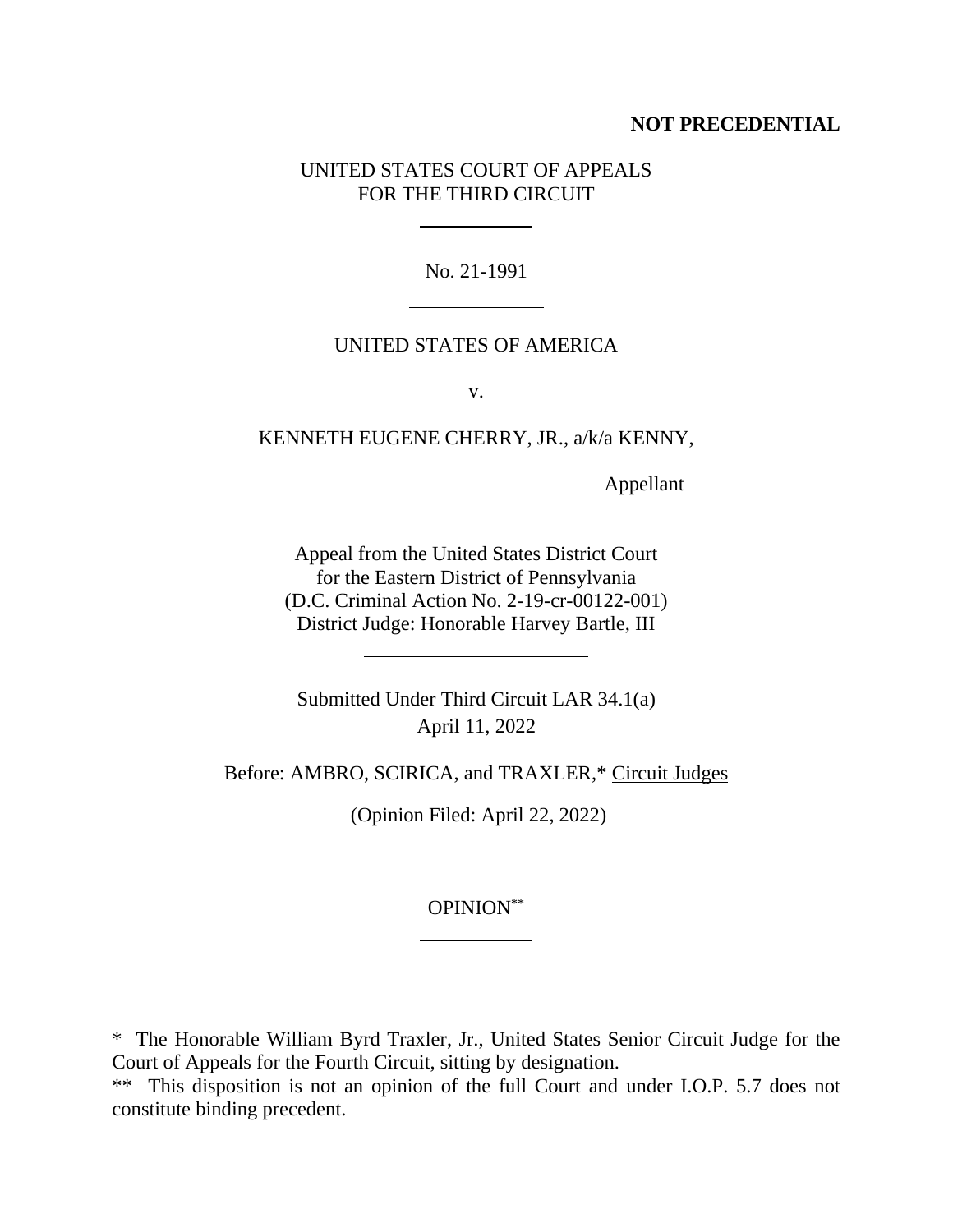#### AMBRO, Circuit Judge

Kenneth Cherry, Jr., appeals a jury verdict convicting him of various firearms offenses. For the following reasons, we affirm.

I.

Cherry sold guns and ammunition to an acquaintance who, it turned out, was cooperating with the federal Bureau of Alcohol, Tobacco, Firearms, and Explosives (ATF). After participating in many controlled buys, Cherry was arrested and charged with 27 gunrelated offenses.

The Government's main fact witness at trial was ATF Special Agent Dominic Raguz. Counsel questioned Raguz over the course of four days and, as the lead investigator in this case, he testified on the substance of the ATF's investigation and the controlled buys from Cherry. For scheduling reasons, the District Court allowed the Government to interrupt Raguz's direct testimony several times to present other witnesses. Cherry's counsel did not object to these witnesses appearing out of order.Near the end of trial, and after he had completed his fact testimony, the Government recalled Raguz as an expert to testify on the operability of some of the guns sold by Cherry.

The jury found Cherry guilty of 24 offenses: one count of violating 18 U.S.C. § 922(a)(1)(A) (dealing in firearms without a license); 13 counts of violating 18 U.S.C. § 922(g)(1) (possession of a firearm by a felon); one count of violating 18 U.S.C. § 922(o) (possession and transfer of a machine gun); two counts of violating 26 U.S.C. § 5861(d) (possession of a firearm not registered in the National Firearms Registration and Transfer Record); and seven counts of violating 18 U.S.C. §§ 922(k) and 924(a)(1)(B) (possession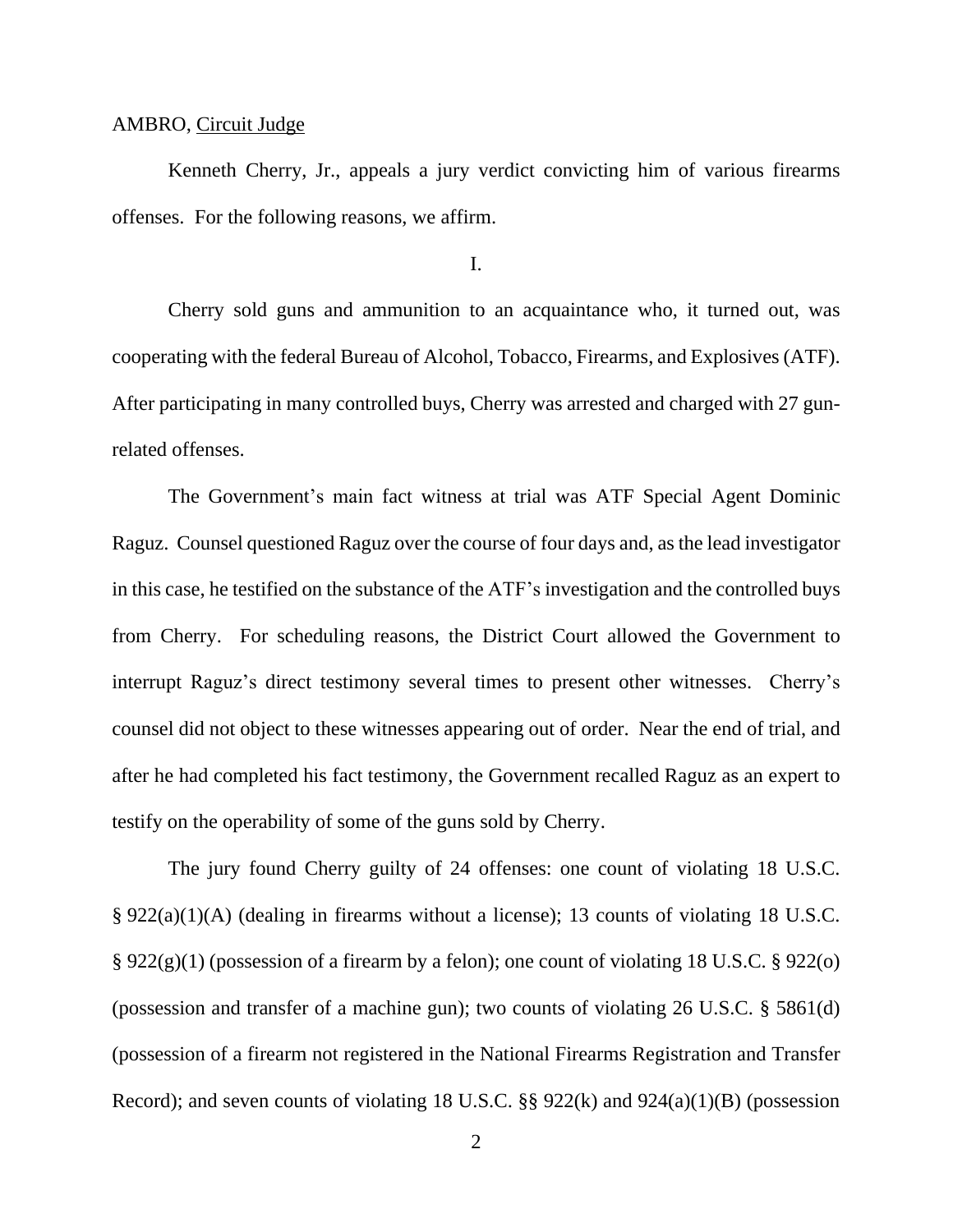of a firearm with serial number removed, obliterated, or altered). Following the verdict, Cherry's counsel moved for acquittal on one felon-in-possession charge and a new trial on two more felon-in-possession charges. The Government agreed to withdraw all three disputed charges, and the District Court sentenced Cherry to 180 months' imprisonment on the remaining 21 offenses.

#### $II<sup>1</sup>$

On appeal, Cherry alleges errors in the way the District Court conducted his trial. He submits that the interruptions in Raguz's direct testimony confused the jury, resulting in a questionable verdict, and that the presentation of Raguz as an expert witness at the end of trial caused jurors to give unwarranted credence to his prior fact testimony.

We would normally review a trial court's decisions regarding the order of witness testimony for abuse of discretion. *See Stich v. United States*, 730 F.2d 115, 117 (3d Cir. 1984). But because Cherry did not raise the above arguments at trial, our review is more constrained. We may correct an error alleged for the first time on appeal only if (1) there was in fact an error, (2) it was plain, and (3) it affected the defendant's substantial rights. *United States v. Fattah*, 914 F.3d 112, 172 (3d Cir. 2019). If all three prongs are met, we may in our discretion grant relief if we "conclude[] that the error had a serious effect on 'the fairness, integrity or public reputation of judicial proceedings.'" *Greer v. United States*, 141 S. Ct. 2090, 2096–97 (2021) (quoting *Rosales-Mireles v. United States*, 138 S. Ct. 1897, 1905 (2018)).

<sup>&</sup>lt;sup>1</sup> The District Court had jurisdiction under 18 U.S.C. § 3231. We have jurisdiction under 28 U.S.C. § 1291.